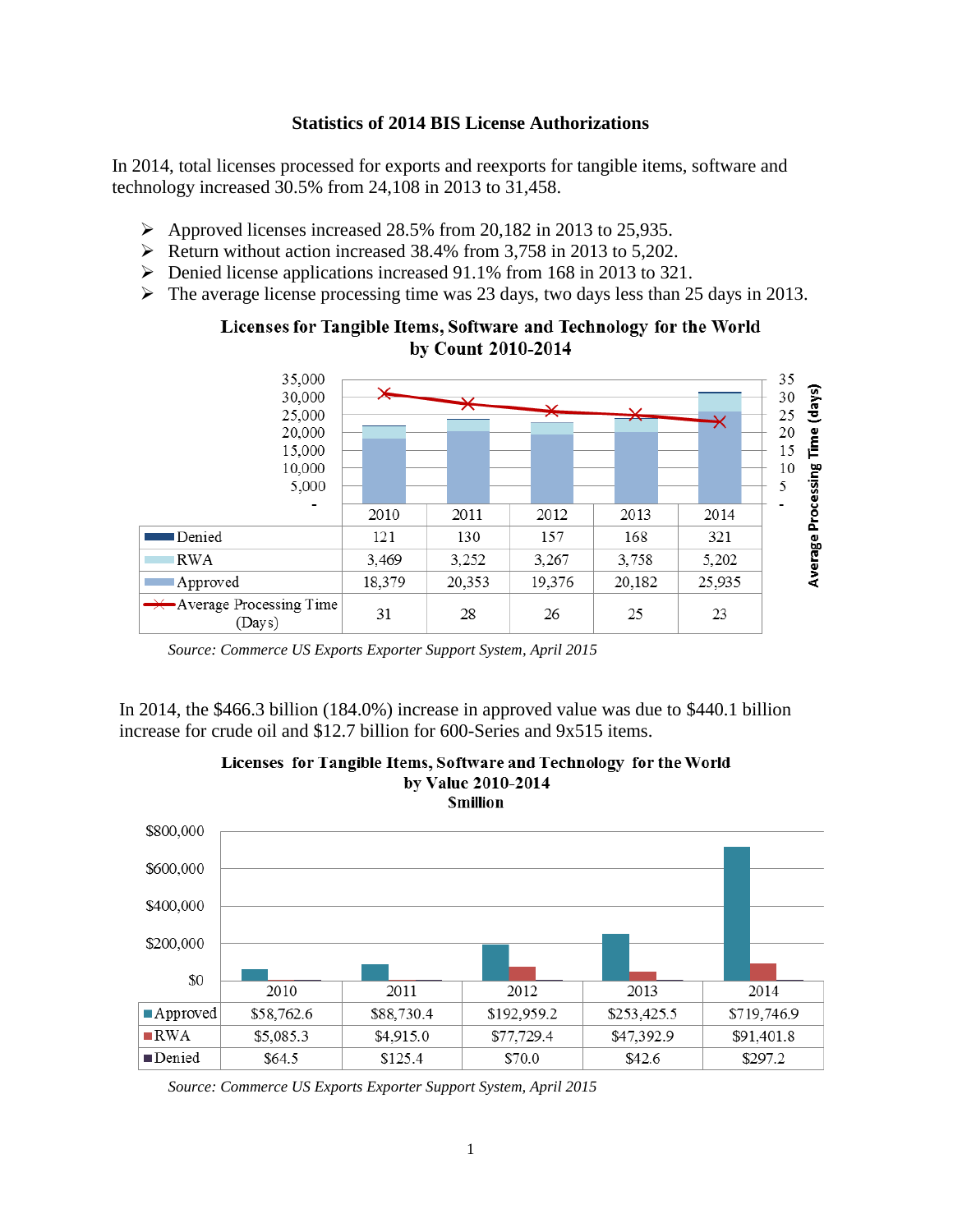| 2014 Top Ten Countries for Approved Licenses by Count           |                  |                                                             |                                          |                               |
|-----------------------------------------------------------------|------------------|-------------------------------------------------------------|------------------------------------------|-------------------------------|
| Countries                                                       | Country<br>Total | Approved for<br>Tangible Items,<br>Software &<br>Technology | Approved<br>for Deemed<br><b>Exports</b> | Country total/<br>World Total |
| China                                                           | 3,064            | 2,403                                                       | 661                                      | 11.4%                         |
| <b>Brazil</b>                                                   | 1,223            | 1,221                                                       | $\overline{2}$                           | 4.5%                          |
| Japan                                                           | 1,194            | 1,194                                                       | 0                                        | 4.4%                          |
| United Kingdom                                                  | 1,066            | 1,051                                                       | 15                                       | 4.0%                          |
| Taiwan                                                          | 1,054            | 1,052                                                       | $\overline{2}$                           | 3.9%                          |
| Mexico                                                          | 1,014            | 1,005                                                       | 9                                        | 3.8%                          |
| Canada                                                          | 985              | 980                                                         | 5                                        | 3.7%                          |
| Singapore                                                       | 885              | 881                                                         | 4                                        | 3.3%                          |
| South Korea                                                     | 873              | 872                                                         | 1                                        | 3.2%                          |
| India                                                           | 859              | 830                                                         | 29                                       | 3.2%                          |
| <b>Top Ten Total</b>                                            | 12,217           | 11,489                                                      | 728                                      | 45.4%                         |
| World total                                                     | 26,913           | 25,935                                                      | 978                                      |                               |
| Source: Commerce US Exports Exporter Support System, April 2015 |                  |                                                             |                                          |                               |

In 2014, about 3,762 companies submitted a total of 32,535 applications for tangible items, software and technology (31,458) and Deemed Exports (1,077). 1,513 companies applied for only one license and 1,561 companies applied for two to nine licenses, together representing 81.7% of the total applications.



## **2014 BIS License Applicants**

*Source: Commerce US Exports Exporter Support System, April 2015*